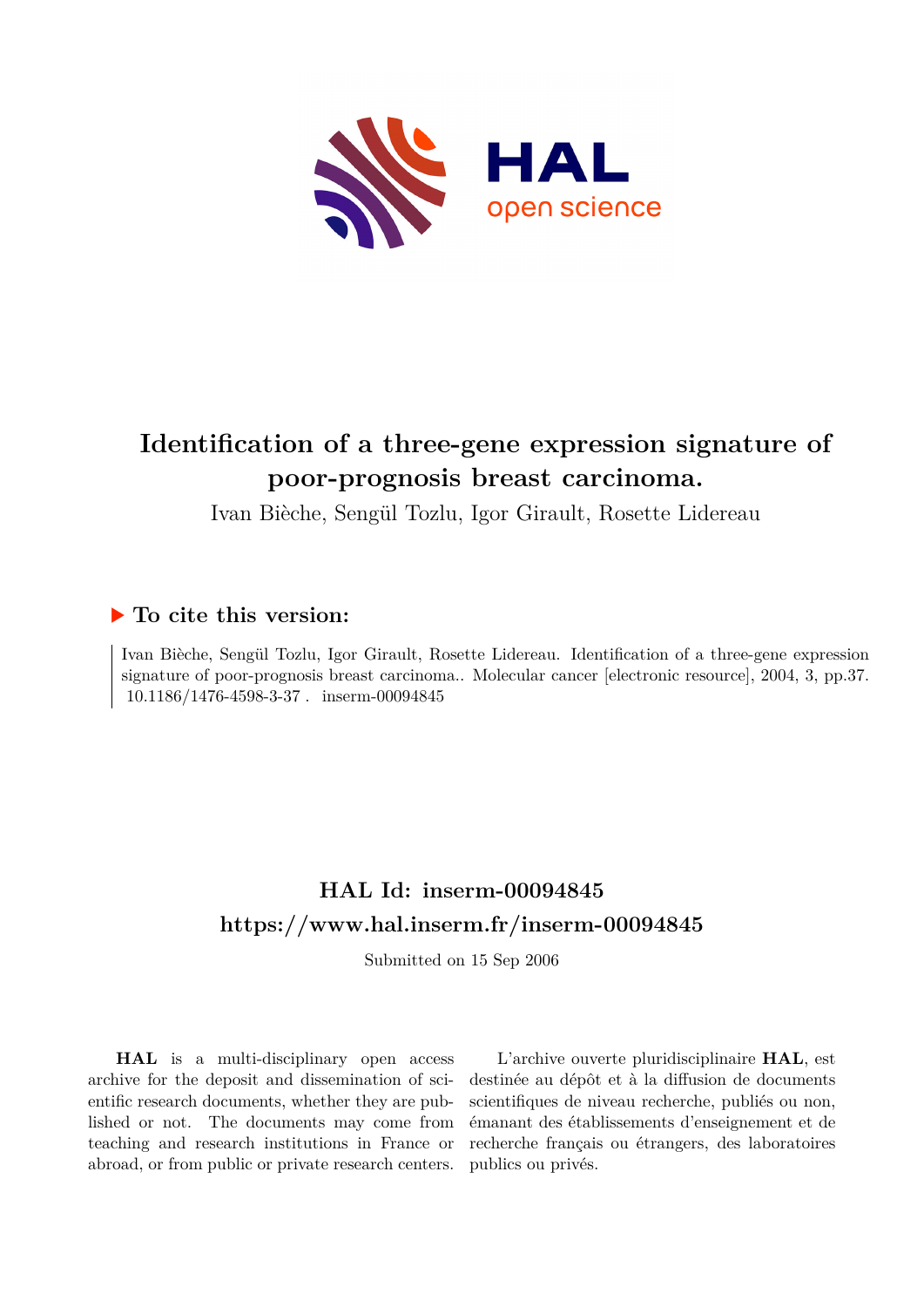### Research [Open Access](http://www.biomedcentral.com/info/about/charter/)

# **Identification of a three-gene expression signature of poor-prognosis breast carcinoma**

Ivan Bièche\*<sup>1,2</sup>, Sengül Tozlu<sup>1</sup>, Igor Girault<sup>1</sup> and Rosette Lidereau<sup>1</sup>

Address: <sup>1</sup>Laboratoire d'Oncogénétique – INSERM E0017, Centre René Huguenin, St-Cloud, France and <sup>2</sup>Laboratoire de Génétique Moléculaire – UPRES EA 3618, Faculté des Sciences Pharmaceutiques et Biologiques, Université René Descartes – Paris V, Paris, France

Email: Ivan Bièche\* - i.bieche@stcloud-huguenin.org; Sengül Tozlu - oncogenetique@stcloud-huguenin.org; Igor Girault - i.girault@stcloudhuguenin.org; Rosette Lidereau - r.lidereau@stcloud-huguenin.org

\* Corresponding author

Published: 20 December 2004

*Molecular Cancer* 2004, **3**:37 doi:10.1186/1476-4598-3-37

[This article is available from: http://www.molecular-cancer.com/content/3/1/37](http://www.molecular-cancer.com/content/3/1/37)

Received: 17 June 2004 Accepted: 20 December 2004

© 2004 Bièche et al; licensee BioMed Central Ltd.

This is an Open Access article distributed under the terms of the Creative Commons Attribution License [\(http://creativecommons.org/licenses/by/2.0\)](http://creativecommons.org/licenses/by/2.0), which permits unrestricted use, distribution, and reproduction in any medium, provided the original work is properly cited.

#### **Abstract**

**Background:** The clinical course of breast cancer is difficult to predict on the basis of established clinical and pathological prognostic criteria. Given the genetic complexity of breast carcinomas, it is not surprising that correlations with individual genetic abnormalities have also been disappointing. The use of gene expression profiles could result in more accurate and objective prognostication.

**Results:** To this end, we used real-time quantitative RT-PCR assays to quantify the mRNA expression of a large panel ( $n = 47$ ) of genes previously identified as candidate prognostic molecular markers in a series of 100  $ER\alpha$ -positive breast tumor samples from patients with known long-term follow-up. We identified a three-gene expression signature (*BRCA2*, *DNMT3B* and *CCNE1*) as an independent prognostic marker ( $P = 0.007$  by univariate analysis;  $P = 0.006$  by multivariate analysis). This "poor prognosis" signature was then tested on an independent panel of ERα-positive breast tumors from a well-defined cohort of 104 postmenopausal breast cancer patients treated with primary surgery followed by adjuvant tamoxifen alone: although this "poor prognosis" signature was associated with shorter relapse-free survival in univariate analysis ( $P = 0.029$ ), it did not persist as an independent prognostic factor in multivariate analysis ( $P = 0.27$ ).

**Conclusion:** Our results confirm the value of gene expression signatures in predicting the outcome of breast cancer.

#### **Background**

Breast carcinoma is the most common female cancer and is showing an alarming year-on-year increase. Most patients do not die as a result of the primary tumor but from metastatic invasion. The mean 5-year relapse-free survival rate is about 60% overall, but differs significantly between patients with forms that rapidly metastasize and those with less aggressive forms.

Current clinical, pathological and biological parameters, *i.e.* age, menopausal status, lymph-node status, macroscopic tumor size, histological grade and estrogen receptor status, fail to accurately predict clinical behavior.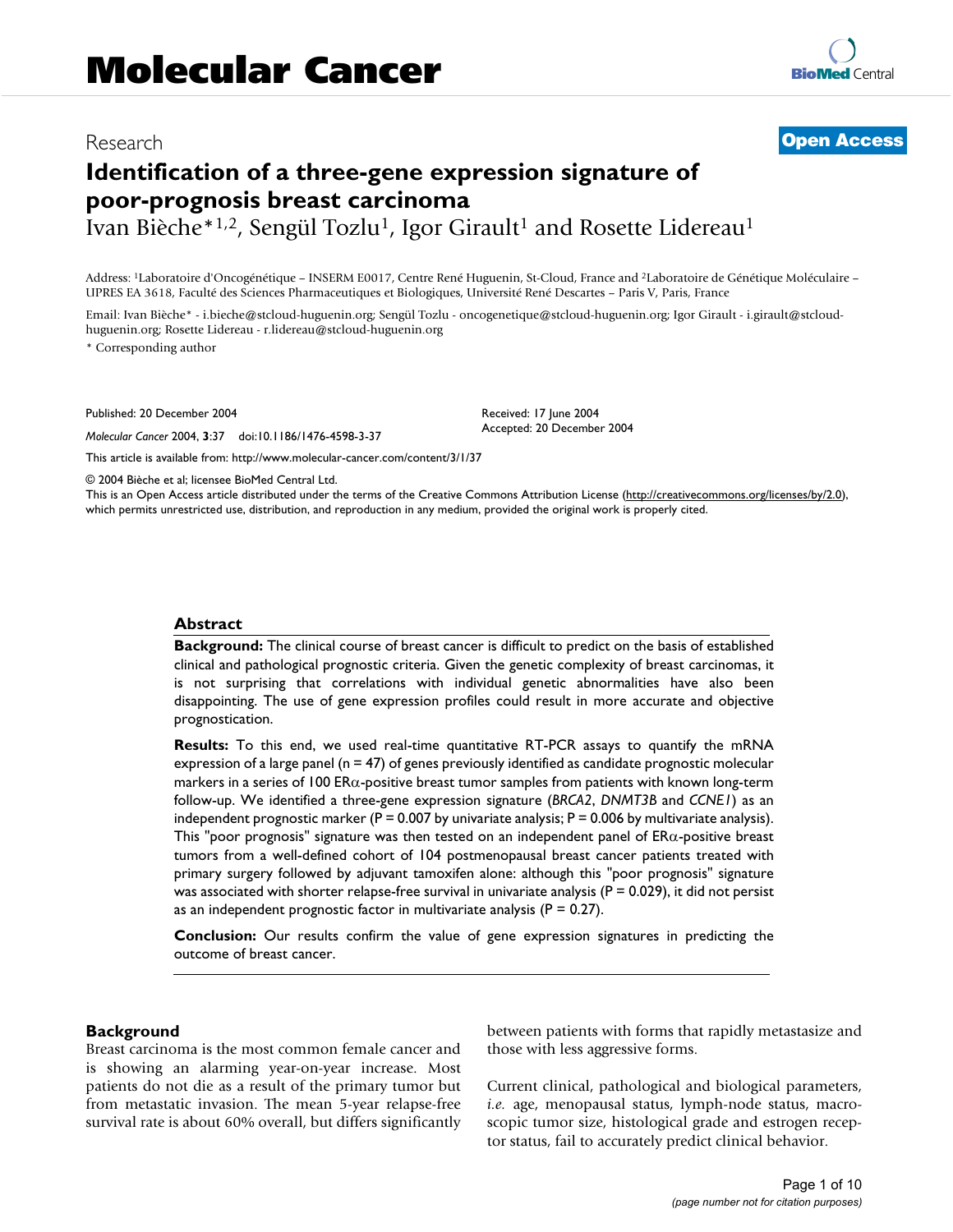Breast cancer initiation and progression is a process involving multiple molecular alterations, many of which are reflected by changes in gene expression in malignant cells. Many clinical studies have attempted to identify correlations between altered expression of individual genes and breast cancer outcome, but often with contradictory results. Examples of such genes include *ERBB2*, *CCDN1*, *MYC*, *UPA* and *PAI1* [1-3]. It is thus likely that these genes have limited predictive power when considered in isolation, but that their clinical relevance may be increased when several genes are considered together.

The recent development of effective tools for monitoring gene expression on a large scale is providing new insights into the involvement of gene networks and regulatory pathways in various tumor processes [4]. It has also led to the discovery of new diagnostic and prognostic indicators, and to the identification of new molecular targets for drug development [5]. These tools include cDNA microarrays, which can be used to explore the expression of thousands of genes at a time, and real-time RT-PCR assays for more accurate and quantitative studies of the expression of a smaller number of selected candidate genes.

In this study, we used real-time quantitative RT-PCR assays to quantify the mRNA expression of 47 candidate prognostic molecular markers in a series of 100 ERα-positive breast tumor samples. We identified a three-gene expression signature (*BRCA2*, *DNMT3B* and *CCNE1*) associated with poor clinical outcome. We then tested this "poor prognosis" signature on an independent panel of ERα-positive breast tumor samples from a well-defined cohort of 104 postmenopausal breast cancer patients treated with primary surgery followed by adjuvant tamoxifen alone with known long-term follow-up.

## **Materials and Methods**

#### *Patients and samples*

We analyzed samples from two series of women with primary unilateral ERα-positive breast carcinoma. ERα-positive status was determined at both the protein level by the Dextran-coated charcoal method until 1988 and enzymatic immuno-assay thereafter, and at the mRNA level by real-time quantitative RT-PCR assay [6].

The first series consisted of 100 women whose breast tumors were excised at Centre René Huguenin from 1977 to 1987. The patients (mean age 58.1 years, range 34–91) were pre- or post-menopausal (37 and 63 patients, respectively). Sixty patients received adjuvant therapy, consisting of chemotherapy alone in 14 cases, hormone therapy alone in 15 cases, and both treatments in 31 cases. The standard prognostic factors are presented in Table 1. The median follow-up was 9.3 years (range 1.4–16.2 years). Thirty-seven patients relapsed within 10 years after sur**Table 1: Characteristics of the first series of 100 ER**α**-positive breast tumor patients, and relation to RFS**

|                                     |                       |                                      | <b>RFS</b>           |  |  |
|-------------------------------------|-----------------------|--------------------------------------|----------------------|--|--|
|                                     | Number of<br>patients | Number of<br>events (%) <sup>a</sup> | P value <sup>b</sup> |  |  |
|                                     |                       |                                      |                      |  |  |
| Age                                 |                       |                                      | NS (0.68)            |  |  |
| $\leq 50$                           | 32                    | 11(34.3)                             |                      |  |  |
| >50                                 | 68                    | 26 (38.2)                            |                      |  |  |
| SBR histological grade <sup>c</sup> |                       |                                      | NS (0.14)            |  |  |
| I                                   | 16                    | 3(18.7)                              |                      |  |  |
| Ш                                   | 51                    | 21(41.1)                             |                      |  |  |
| Ш                                   | 26                    | 13(50.0)                             |                      |  |  |
| Lymph node status                   |                       |                                      | 0.042                |  |  |
| Node-negative                       | 34                    | 7(20.5)                              |                      |  |  |
| Node-positive                       | 66                    | 30 (45.4)                            |                      |  |  |
| Macroscopic tumor size <sup>d</sup> |                       |                                      | NS (0.97)            |  |  |
| $<$ 30 mm                           | 69                    | 26 (37.6)                            |                      |  |  |
| $>30$ mm                            | 24                    | 10(41.6)                             |                      |  |  |

a: First relapses (local and/or regional recurrences, and/or metastases).

b: Log-rank test. NS, not significant.

c : Scarff Bloom Richardson classification. Information available for 93 patients.

d: Information available for 93 patients.

gery. The first relapse events consisted of local and/or regional recurrences in 11 patients, metastases in 22 patients, and both events in four patients.

The second series consisted of 104 post-menopausal women whose breast tumors were excised at Centre René Huguenin from 1980 to 1994. The patients (mean age 70.9 years, range 54–86) all received post-operative adjuvant hormone therapy consisting of tamoxifen (20 mg daily for 3–5 years) and no other treatment. The standard prognostic factors are reported in Table 2. The median follow-up was 5.9 years (range 1.4–18.1 years). Thirty-one patients relapsed within 10 years after surgery. The first relapse events consisted of local and/or regional recurrences in five patients, metastases in 24 patients, and both events in two patients.

Complete clinical, histological and biological information was available for the two series of breast cancer patients; no radiotherapy or chemotherapy was given before surgery, and full follow-up took place at Centre René Huguenin. The histological type of the tumor and the number of positive axillary nodes were established at the time of surgery. The malignancy of infiltrating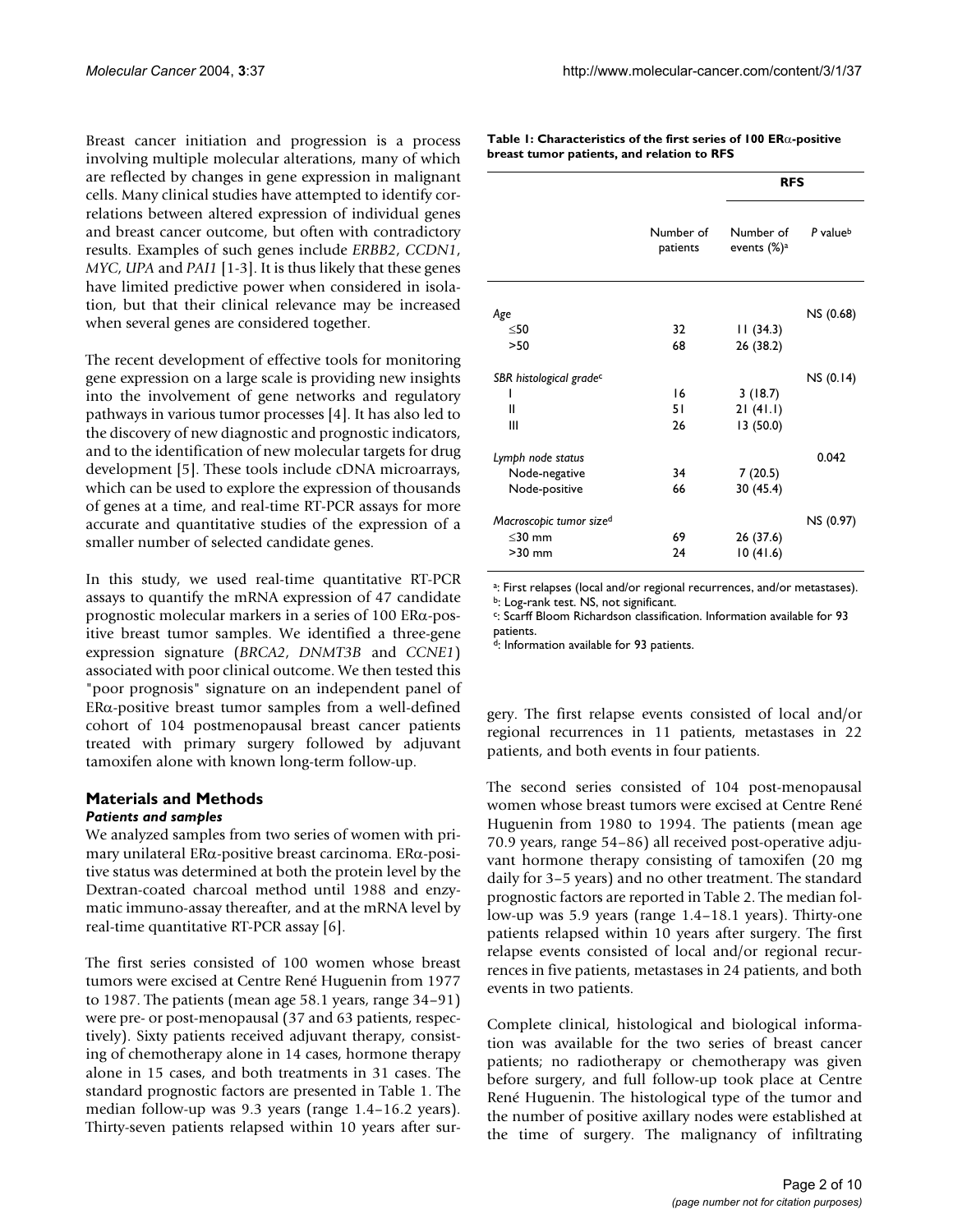|                                     | Number of<br>patients | <b>RFS</b>                           |                      |  |
|-------------------------------------|-----------------------|--------------------------------------|----------------------|--|
|                                     |                       | Number of<br>events (%) <sup>a</sup> | P value <sup>b</sup> |  |
| Age                                 |                       |                                      | NS (0.92)            |  |
| <70                                 | 52                    | 17 (32.6)                            |                      |  |
| >70                                 | 52                    | 14 (26.9)                            |                      |  |
| SBR histological grade <sup>c</sup> |                       |                                      | 0.0005               |  |
| ı                                   | 3                     | 0                                    |                      |  |
| Ш                                   | 67                    | 17(25.3)                             |                      |  |
| Ш                                   | 23                    | 13(56.5)                             |                      |  |
| Lymph node status                   |                       |                                      | NS (0.17)            |  |
| Node-negative                       | 17                    | 2(11.7)                              |                      |  |
| Node-positive                       | 87                    | 29 (33.3)                            |                      |  |
| Macroscopic tumor size <sup>d</sup> |                       |                                      | 0.015                |  |
| $\leq$ 30 mm                        | 71                    | 16(22.5)                             |                      |  |
| $>30$ mm                            | 31                    | 14(45.1)                             |                      |  |

**Table 2: Characteristics of the second series of 104 ER**α**-positive postmenopausal breast tumor patients, and relation to RFS**

a: First relapses (local and/or regional recurrences, and/or metastases)

b: Log-rank test. NS, not significant.

c : Scarff Bloom Richardson classification. Information available for 103 patients.

d: Information available for 102 patients.

carcinomas was scored according to Scarff Bloom and Richardson's (SBR) histoprognostic system.

Both series of tumor samples were placed in liquid nitrogen until total RNA extraction immediately following surgery.

#### *Real-time RT-PCR*

#### *(1) Theoretical basis*

Quantitative values are obtained from the cycle number (Ct value) at which the increase in fluorescent signal associated with an exponential growth of PCR products starts to be detected by the laser detector of the ABI Prism 7700 Sequence Detection System (Perkin-Elmer Applied Biosystems, Foster City, CA) using the PE Biosystems analysis software according to the manufacturer's manuals.

The precise amount of total RNA added to each reaction (based on optical density) and its quality (i.e. lack of extensive degradation) are both difficult to assess. We therefore also quantified transcripts of the gene *TBP* (Genbank accession NM\_003194) encoding for the TATA boxbinding protein (a component of the DNA-binding protein complex TFIID) as an endogeneous RNA control, and normalized each sample on the basis of its *TBP* content.

Results, expressed as N-fold differences in target gene expression relative to the *TBP* gene, termed "N*target*", were determined by the formula: N*target* = 2<sup>∆</sup>Ct *sample* , where ∆Ct value of the sample was determined by subtracting the average Ct value of the target gene from the average Ct value of the *TBP* gene.

The N*target* values of the samples were subsequently normalized such that the N*target* value of the tumor sample which contained the smallest amount of target gene mRNA in each tumor series would equal a value of 1.

#### *(2) Primers and probes*

Primers and probes for *TBP* and the 47 target genes were chosen with the assistance of the computer programs Oligo 5.0 (National Biosciences, Plymouth, MN). We conducted searches in dbEST, htgs and nr databases to confirm the total gene specificity of the nucleotide sequences chosen for the primers and probes, and the absence of single nucleotide polymorphisms. In particular, the primer pairs were selected to be unique when compared with the sequences of the closely related family member genes or of corresponding retropseudogenes. To avoid amplification of contaminating genomic DNA, one of the two primers or the probe was placed at the junction between two exons. Agarose gel electrophoresis allowed us to verify the specificity of PCR amplicons. The list of the 47 target genes tested in this study is indicated in Table 3.

#### *(3) RNA extraction*

Total RNA was extracted from frozen tumor samples by using the acid-phenol guanidinium method. The quality of the RNA samples was determined by electrophoresis through agarose gels and staining with ethidium bromide, and the 18S and 28S RNA bands were visualized under ultraviolet light.

#### *(4) cDNA Synthesis*

Reverse transcription of total RNA was done in a final volume of 20 µL containing 1X RT buffer (500 µM each dNTP, 3 mM MgCl2, 75 mM KCl, 50 mM Tris-HCl pH 8.3), 20 units of RNasin RNase inhibitor (Promega, Madison, WI), 10 mM DDT, 100 units of Superscript II RNase H- reverse transcriptase (Invitrogen, Cergy Pontoise, France), 3 µM random hexamers (Pharmacia, Uppsala, Sweden) and 1 µg of total RNA. The samples were incubated at 20°C for 10 min and 42°C for 30 min, and reverse transcriptase was inactivated by heating at 99°C for 5 min and cooling at  $5^{\circ}$ C for 5 min.

#### *(5) PCR amplification*

All PCR reactions were performed using a ABI Prism 7700 Sequence Detection System (Perkin-Elmer Applied Biosystems). PCR was performed using either the TaqMan® PCR Core Reagents kit or the SYBR® Green PCR Core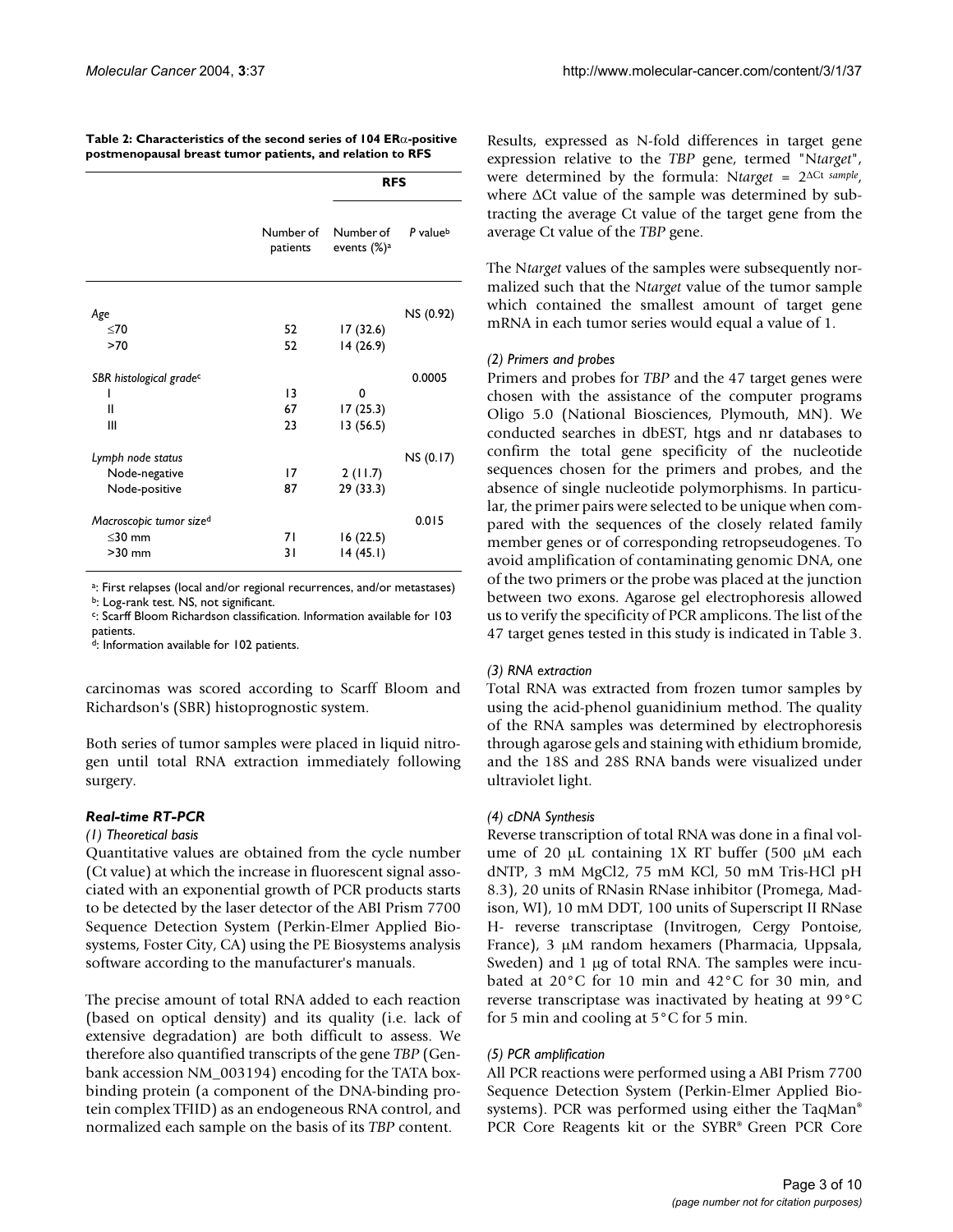| Genes <sup>a</sup> | Genbank accession number | <b>Chromosomal location</b>        | <b>Description</b>                                       |  |
|--------------------|--------------------------|------------------------------------|----------------------------------------------------------|--|
| ΑR                 | NM_000044                | $Xq11.2-q12$                       | Androgen receptor                                        |  |
| AREG               | NM_001657                | 4q13-q21                           | Amphiregulin                                             |  |
| ARHC/RhoC          | NM_175744                | $ p $ 3.                           | Ras homolog gene family, member C                        |  |
| BCL <sub>2</sub>   | NM 000633                | 18q21.3                            | B-cell CLL/lymphoma 2                                    |  |
| <b>BRCAI</b>       | NM_007294                | 17q21                              | Breast cancer 1, early onset                             |  |
| <b>BRCA2</b>       | NM_000059                | 13q12.3                            | Breast cancer 2, early onset                             |  |
| <b>CAVI</b>        | NM_001753                | 7q31.1                             | Caveolin I                                               |  |
| <b>CCND1</b>       | NM_053056                | IIq13                              | Cyclin D1                                                |  |
| <b>CCNE1</b>       | NM_001238                | 19q12                              | Cyclin El                                                |  |
| CD44               | NM_000610                | $I$ <sub>Ip</sub> $3$              | CD44 antigen                                             |  |
| <b>CDHI</b>        | NM_004360                | 16q22.1                            | Cadherin I (E-cadherin)                                  |  |
| CGA                | NM_000735                | $6q12-q21$                         | Glycoprotein hormones, alpha polypeptide                 |  |
| CGB                | NM_000737                | 19q13.32                           | Chorionic gonadotropin, beta polypeptide                 |  |
| CP/Ceruloplasmin   | NM_000096                | 3q23-q25                           | Ceruloplasmin                                            |  |
| CXCL <sub>12</sub> | NM_000609                | $10q$   $1.1$                      | Chemokine (C-X-C motif) ligand 12                        |  |
| CXCR4              | NM_003467                | 2q21                               | Chemokine (C-X-C motif) receptor 4                       |  |
| DNMT3B             | NM_006892                | 20q I I.2                          | DNA (cytosine-5-)-methyltransferase 3 beta               |  |
| EGFR/ERBB1         | NM_005228                | 7p12                               | Epidermal growth factor receptor                         |  |
| ERBB2              | NM_004448                | 17q21.1                            | ErbB2                                                    |  |
| ERBB3              | NM_001982                | 12q13                              | ErbB3                                                    |  |
| ERBB4              | NM_005235                | 2q33.3-q34                         | ErbB4                                                    |  |
| ESRI/ER $\alpha$   | NM_000125                | 6q25.1                             | Estrogen receptor I (alpha)                              |  |
| ESR2/ER $\beta$    | NM_001437                | 14q                                | Estrogen receptor 2 (beta)                               |  |
| ETV4/PEA3/E1AF     | NM_001986                | 17q21                              | Ets variant gene 4                                       |  |
| HAS2               | NM-005328                | 8q24.12                            | Hyaluronan synthase 2                                    |  |
| HMMR/RHAMM         | NM_012484                | 5q33.2-qter                        | Hyaluronan-mediated mobility receptor                    |  |
| KRT19              | NM_002276                | 17q21.2                            | Keratin 19                                               |  |
| <b>MKI67</b>       | NM_002417                | $10q25$ -gter                      | Antigen identified by monoclonal antibody Ki-67          |  |
| MYC                | NM_002467                | 8q24.12-q24.13                     | c-myc oncogene                                           |  |
| p14/ARF            | NM_058195                | 9p21                               | Alternative reading frame p14 (p14ARF)                   |  |
| p15/CDKN2B         | NM_004936                | 9 <sub>p</sub> 21                  | Cyclin-dependent kinase inhibitor 2B (p15 CDK inhibitor) |  |
| p16/CDKN2A         | NM_000077                | 9p21                               | Cyclin-dependent kinase inhibitor 2A (p16 CDK inhibitor) |  |
| <b>PGR/PR</b>      | NM_000926                | $11q22-q23$                        | Progesterone receptor                                    |  |
| PLAU/UPA           | NM_002658                | 10q24                              | Plasminogen activator, urokinase                         |  |
| PTGS2/COX2         | NM_000963                | $1q25.2-q25.3$                     | Prostaglandin-endoperoxide synthase 2                    |  |
| PTTG1/Securin      | NM_004219                | 5q35.1                             | Pituitary tumor-transforming I                           |  |
| RB I               | NM_000321                | $13q$   4.2                        | Retinoblastoma I                                         |  |
| SERPINB2/PAI2      | NM_002575                | 18q21.3                            | Plasminogen activator inhibitor type 2                   |  |
| SERPINB5/Maspin    | NM_002639                | 18q21.3                            | Maspin                                                   |  |
| SERPINE I /PAI I   | NM_000602                | 7q21.3-q22                         | Plasminogen activator inhibitor type I                   |  |
| SPP I/Osteopontin  | NM_000582                | $4q21-q25$                         | Secreted phosphoprotein I                                |  |
| SRC                | NM_005417                | $20q12-q13$                        | c-src oncogene                                           |  |
| TERT               | NM_003219                | 5p15.33                            | Telomerase reverse transcriptase                         |  |
| TFF1/pS2           | NM_003225                | 21q22.3                            | Trefoil factor 1                                         |  |
| TIAM I             | NM_003253                | 21q22.11                           | T-cell lymphoma invasion and metastasis 1                |  |
| TOP <sub>2</sub> A | NM_001067                | $17q21-q22$                        | Topoisomerase (DNA) Il alpha 170 kDa                     |  |
| XLKD I /LYVE-I     | NM_006691                | $I$ <sub>Ip</sub> $I$ <sub>5</sub> | Extracellular link domain containing I                   |  |

#### **Table 3: List of the 47 target genes selected**

aLocusLink symbol

Reagents kit (Perkin-Elmer Applied Biosystems). The thermal cycling conditions comprised an initial denaturation step at 95°C for 10 min and 50 cycles at 95°C for 15 s and 65°C for 1 min.

#### *Statistical Analysis*

The distributions of the gene mRNA levels were characterized by their median values and ranges. Relationships between mRNA levels of the different target genes and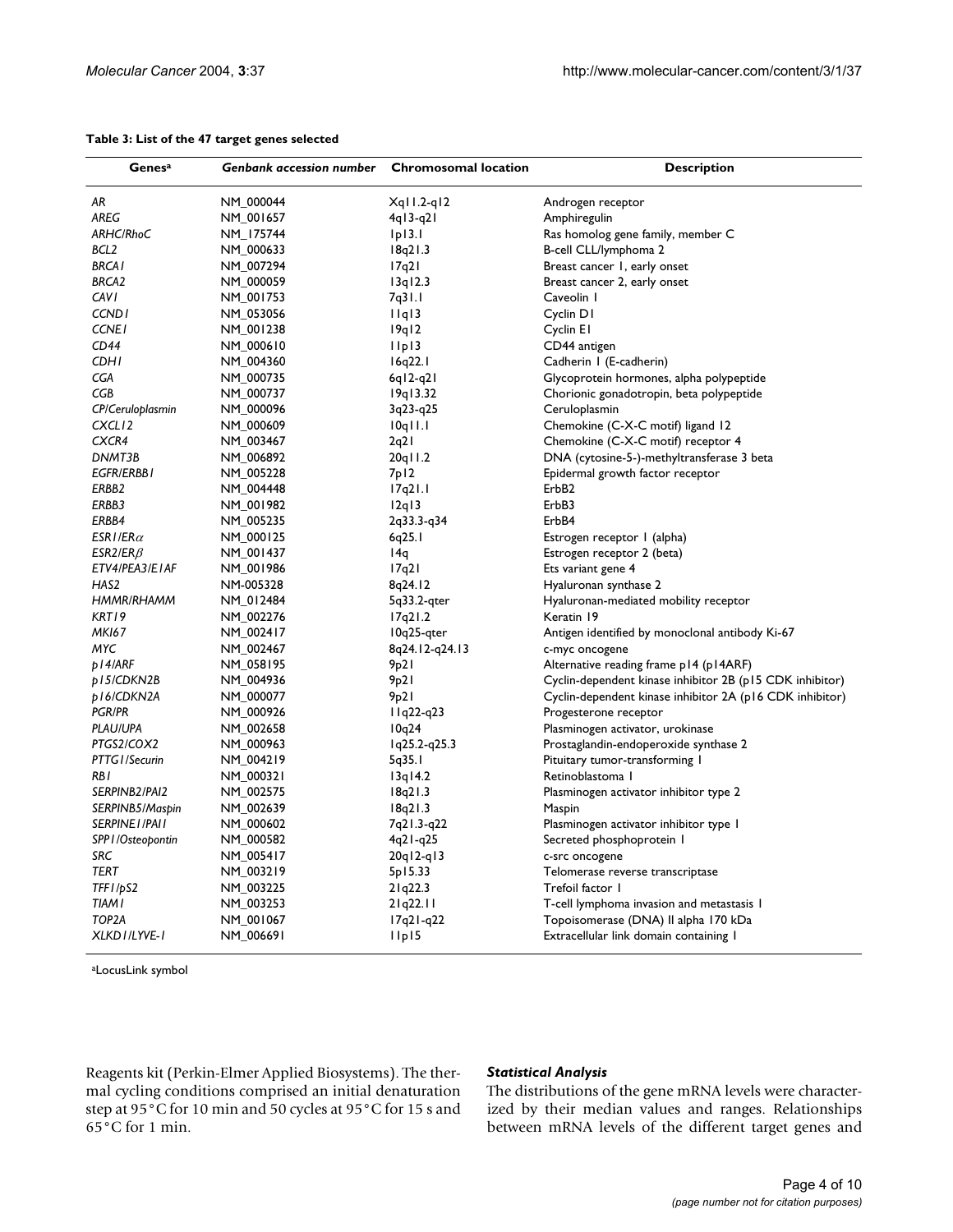| <b>GENES</b>       | Tumors without relapses ( $n = 63$ ) | Tumors with relapses $(n = 37)$ | Pa        | <b>ROC-AUC</b> b                  |
|--------------------|--------------------------------------|---------------------------------|-----------|-----------------------------------|
| <b>BRCA2</b>       | 4.6 $(1.0 - 12.4)$ c                 | $7.1(1.9-18.8)$                 | 0.0011    | $0.696(0.59 - 0.80)$ <sup>d</sup> |
| DNMT3B             | $3.0(1.0-13.6)$                      | $4.6$ (1.2–17.4)                | 0.0015    | $0.690(0.58 - 0.80)$              |
| <b>CCNEI</b>       | $6.2$ (1.0–36.9)                     | $8.9(3.1 - 82.5)$               | 0.0038    | $0.674(0.57-0.78)$                |
| <b>HMMR/RHAMM</b>  | $18.9(1.0 - 163.5)$                  | $30.1(3.8 - 186.5)$             | 0.0068    | $0.663(0.55 - 0.77)$              |
| <b>MKI67</b>       | $9.1(1.0-49.8)$                      | $14.4(1.7-54.9)$                | 0.016     | $0.645(0.53 - 0.75)$              |
| TERT               | $18.7(1.0-121.9)$                    | 22.1 (1.8–135.8)                | 0.049     | $0.618(0.50-0.73)$                |
| TOP <sub>2</sub> A | 40.9 (1.0–306)                       | 55.6 $(6.1 - 317)$              | NS        | $0.605(0.49 - 0.72)$              |
| PLAU/UPA           | $4.6$ (1.0-36.4)                     | $5.8$ (1.4-34.0)                | <b>NS</b> | $0.588(0.47 - 0.70)$              |
| CGB                | $4.2$ (1.0-31.2)                     | $6.4$ (1.4-32.8)                | <b>NS</b> | $0.579(0.46 - 0.70)$              |
| ERBB2              | $14.0$ (1.0-175)                     | $16.3$ $(4.2 - 179.8)$          | NS        | $0.573(0.46 - 0.69)$              |
| <b>BRCAI</b>       | $11.9(1.0-44.5)$                     | $14.3$ (1.8-62.5)               | <b>NS</b> | $0.569(0.45 - 0.69)$              |
| CXCR4              | $6.5$ (1.0-40.5)                     | $7.5$ (1.5-71.5)                | <b>NS</b> | $0.569(0.45 - 0.68)$              |
| PTTG1/Securin      | $1.9(1.0-26.9)$                      | $1.9(1.2 - 33.1)$               | <b>NS</b> | $0.566(0.45 - 0.68)$              |
| SRC                | $2.6(1.0-4.3)$                       | $2.9(1.4-10.2)$                 | <b>NS</b> | $0.561(0.45 - 0.67)$              |
| p16/CDKN2A         | $3.4$ (1.0-107.4)                    | $4.4$ (1.1–136.7)               | <b>NS</b> | $0.560(0.44 - 0.68)$              |
| AREG               | 89.3 (1.0-5667)                      | $110.1(3.1 - 3301)$             | <b>NS</b> | $0.555(0.44 - 0.67)$              |
| SERPINE I / PAI I  | $3.8(1.0-21.4)$                      | $4.5$ (1.3-21.8)                | <b>NS</b> | $0.554(0.44 - 0.67)$              |
| ERBB3              | $2.6$ (1.0–10.7)                     | $3.3$ (1.2–13.4)                | <b>NS</b> | $0.552(0.44 - 0.67)$              |
| SERPINB5/Maspin    | $12.6(1.0-321)$                      | $16.4(1.0 - 718)$               | <b>NS</b> | $0.551(0.43 - 0.67)$              |
| <b>CDHI</b>        | $11.3(1.0-32.6)$                     | $13.9(1.5-33.3)$                | <b>NS</b> | $0.549(0.43 - 0.67)$              |
| p15/CDKN2B         | $3.5(1.0 - 16.2)$                    | $4.2$ (1.0-34.9)                | <b>NS</b> | $0.548(0.43 - 0.67)$              |
| SPP I/Osteopontin  | 43.3 (1.0–1403)                      | $56.8(2.1-941)$                 | <b>NS</b> | $0.548(0.42 - 0.68)$              |
| ETV4/PEA3/E1AF     | $5.1(1.0-49.3)$                      | $6.9$ (1.8-62.0)                | <b>NS</b> | $0.545(0.43 - 0.66)$              |
| CP/Ceruloplasmin   | 33.5 (1.0-9815)                      | 81.5 (1.0-33943)                | <b>NS</b> | $0.545(0.42 - 0.67)$              |
| SERPINB2/PAI2      | 13.0 (1.0-498)                       | $15.3$ (1.0-1652)               | <b>NS</b> | $0.535(0.42 - 0.65)$              |
| <b>TIAM I</b>      | $13.6$ (1.0-55.9)                    | $13.3(3.9 - 83.2)$              | <b>NS</b> | $0.526(0.41 - 0.64)$              |
| RB I               | $4.2$ (1.0-7.4)                      | $4.3$ (1.5–7.7)                 | <b>NS</b> | $0.520(0.40 - 0.64)$              |
| AR                 | 54.2 (1.0-219)                       | 64.8 $(1.0-211)$                | <b>NS</b> | $0.518(0.40 - 0.64)$              |
| HAS2               | 6.5 $(1.0 - 40.8)$                   | $6.4$ (1.4-31.9)                | <b>NS</b> | $0.516(0.40 - 0.63)$              |
| TFF1/pS2           | 1772 (1.0–138 545)                   | 1783 (3-55 878)                 | <b>NS</b> | $0.509(0.39 - 0.62)$              |
| $ESR2/ER\beta$     | 28.2 (1.0-368)                       | $25.3(1.4-219)$                 | <b>NS</b> | $0.500(0.38 - 0.62)$              |
| ERBB4              | $ 4 $ (1.0-1489)                     | $143(2.1 - 1062)$               | <b>NS</b> | $0.483(0.37 - 0.60)$              |
| KRT19              | $14.4$ (1.6-99.1)                    | $10.8(1.0 - 57.1)$              | <b>NS</b> | $0.482(0.36 - 0.60)$              |
| ESRI/ER $\alpha$   | 25.5 (1.0–508)                       | 21.7 (1.2–498)                  | <b>NS</b> | $0.479(0.36 - 0.60)$              |
| CXCL <sub>12</sub> | $12.1(1.3-36.1)$                     | $9.6$ (1.0-30.5)                | <b>NS</b> | $0.464(0.35 - 0.58)$              |
| MYC                | $8.1(1.0-35.5)$                      | $7.5$ (1.0-51.2)                | <b>NS</b> | $0.464(0.35 - 0.58)$              |
| <b>EGFR/ERBB1</b>  | $8.3$ (1.2-108)                      | $6.2$ (1.0–66.8)                | <b>NS</b> | $0.462(0.34 - 0.58)$              |
| ARHC/RhoC          | $6.9(1.0-192)$                       | $6.3$ (1.0-17.2)                | <b>NS</b> | $0.458(0.34 - 0.58)$              |
| p14/ARF            | $4.9(1.4-68.1)$                      | $4.4$ (1.0–61.2)                | <b>NS</b> | $0.457(0.34 - 0.57)$              |
| XLKD I /LYVE-I     | $4.5$ (1.4–10.9)                     | $3.7(1.0 - 10.7)$               | <b>NS</b> | $0.448(0.33 - 0.57)$              |
| CD44               | $3.1(1.2-9.6)$                       | $2.7(1.0 - 8.4)$                | <b>NS</b> | $0.440(0.32 - 0.56)$              |
| CGA                | $17.6$ (1.0–16 552)                  | $6.4$ (1.0-5 836)               | <b>NS</b> | $0.425(0.31 - 0.54)$              |
| <b>CAVI</b>        | $7.4$ (1.1-30.7)                     | $5.6$ (1.0–26.6)                | <b>NS</b> | $0.422(0.31 - 0.54)$              |
| BCL <sub>2</sub>   | $4.9$ (1.2-13.3)                     | $3.2$ (1.0-11.8)                | <b>NS</b> | $0.415(0.30 - 0.53)$              |
| <b>PGR/PR</b>      | 277 (1.0-8 034)                      | 97 (1.0–4 551)                  | <b>NS</b> | $0.412(0.29 - 0.53)$              |
| PTGS2/COX2         | 4.6 (1.0–154)                        | $3.0$ (1.0–14.8)                | <b>NS</b> | $0.397(0.28 - 0.51)$              |
| <b>CCNDI</b>       | $6.3$ (1.2–45.3)                     | $4.0(1.0-21.3)$                 | 0.042     | $0.378(0.26 - 0.50)$              |

**Table 4: Relationships between the prognostic (+/- relapses) and the mRNA levels of the 47 selected genes in 100 ER**α**-positive breast tumors**

a:*P* value, Mann-Whitney *U* test ; NS, not significant

b:ROC (*Receiver Operating Characteristics*) – AUC (*Area Under Curve*) analysis

c:Median (range) of gene mRNA levels

d:AUC value (95% confidence interval)

comparison between the target gene mRNA levels and the clinical parameters were estimated using nonparametric tests: the Mann-Whitney *U* test (link between 1 qualitative parameter and 1 quantitative parameter) and the Spearman rank correlation test (link between 2 quantitative parameters). Differences between the two populations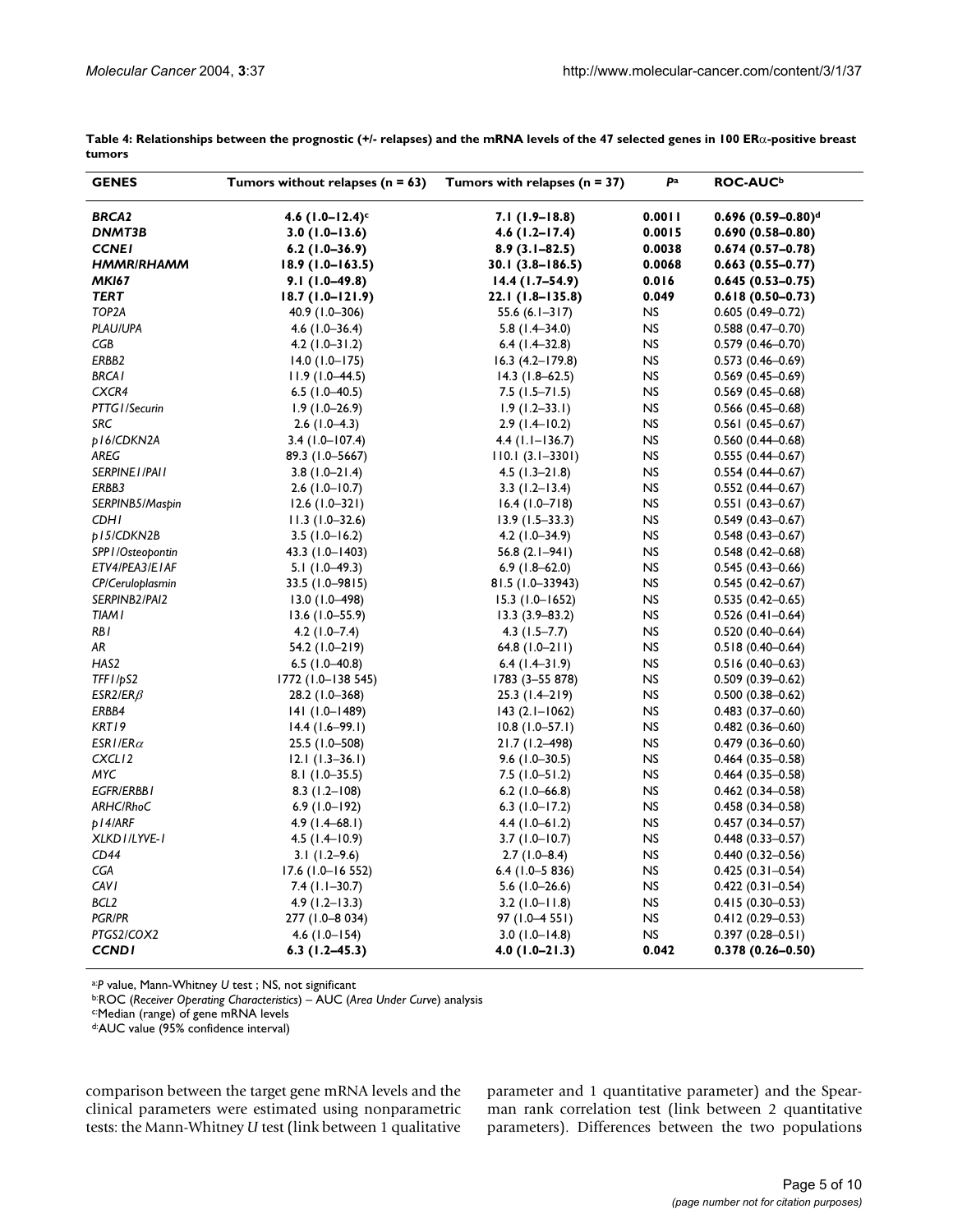were judged significant at confidence levels greater than 95% ( $p < 0.05$ ).

To visualize the efficacy of a molecular marker to discriminate two populations (in the absence of an arbitrary cutoff value), we summarized the data in a ROC (receiver operating characteristic) curve [7]. This curve plots the sensibility (true positives) on the *Y* axis against 1 – the specificity (false positives) on the *X* axis, considering each value as a possible cutoff value. The AUC (area under curves) was calculated as a single measure for the discriminate efficacy of a molecular marker. When a molecular marker has no discriminative value, the ROC curve will lie close to the diagonal and the AUC is close to 0.5. When a test has strong discriminative value, the ROC curve will move up to the upper left-hand corner (or to the lower right-hand corner) and the AUC will be close to 1.0 (or 0).

Hierarchical clustering was performed using the GenA-NOVA software [8].

Relapse-free survival (RFS) was determined as the interval between diagnosis and detection of the first relapse (local and/or regional recurrences, and/or metastases).

Survival distributions were estimated by the Kaplan-Meier method [9], and the significance of differences between survival rates was ascertained using the log-rank test [10]. Cox's proportional hazards regression model [11] was used to assess prognostic significance.

#### **Results**

#### *mRNA expression of 47 genes in 100 ER*α*-positive breast tumors*

The results for the 47 genes are summarized in table 4, with medians and ranges of mRNA levels in patients who relapsed ( $n = 37$ ) and those who did not ( $n = 63$ ).

Seven genes showed significantly different expression according to relapse status (P < 0.05), namely *BRCA2*, *DNMT3B*, *CCNE1*, *HMMR/RHAMM*, *MKI67*, *TERT* and *CCND1*. The prognostic performance of these 7 genes was also assessed using ROC-AUC analysis. *BRCA2* emerged as the most discriminatory marker of relapse status (ROC-AUC, 0.696). The mRNA expression of this gene, as well as *DNMT3B*, *CCNE1*, *HMMR/RHAMM*, *MKI67* and *TERT*, was higher in patients who relapsed than in patients who did not relapse, while only *CCND1* mRNA expression was lower in patients who relapsed.

On hierarchically clustering the tumor samples according to the expression of the three most discriminatory genes *i.e.* the genes with the highest ROC-AUC values (*BRCA2*, *DNMT3B* and *CCNE1*, ROC-AUC: 0.696, 0.690 and 0.674, respectively), the patient population fell into two



Figure I

Relationship between RFS and the three-gene expression signature in the initial series of 100 ER $\alpha$ -positive breast tumor samples (A) and in an independent series of 104 ER $\alpha$ -positive postmenopausal breast tumor samples (B).

subgroups (65 and 35 subjects, respectively) with significantly different relapse-free survival curves (log-rank test, P = 0.007; Figure 1A) (5-year RFS rate  $66.9\% \pm 8.1$  versus 83.9%  $\pm$  4.6; 10-year RFS rate 41.0%  $\pm$  8.7 versus 67.0%  $\pm$ 6.6).

The prognostic value of a two-gene expression signature based on only *BRCA2* and *DNMT3B* was lower than that of the three-gene expression signature. The addition of *HMMR/RHAMM* and/or *MKI67* to the three-gene signature provided no additional prognostic value.

Using a Cox proportional hazards model, we also assessed the prognostic value, for RFS, of parameters that were significant or near-significant  $(P < 0.2)$  in univariate analysis, *i.e.* SBR grade, lymph-node status (Table 1) and the threegene expression signature (Figure 1A). Only the prognos-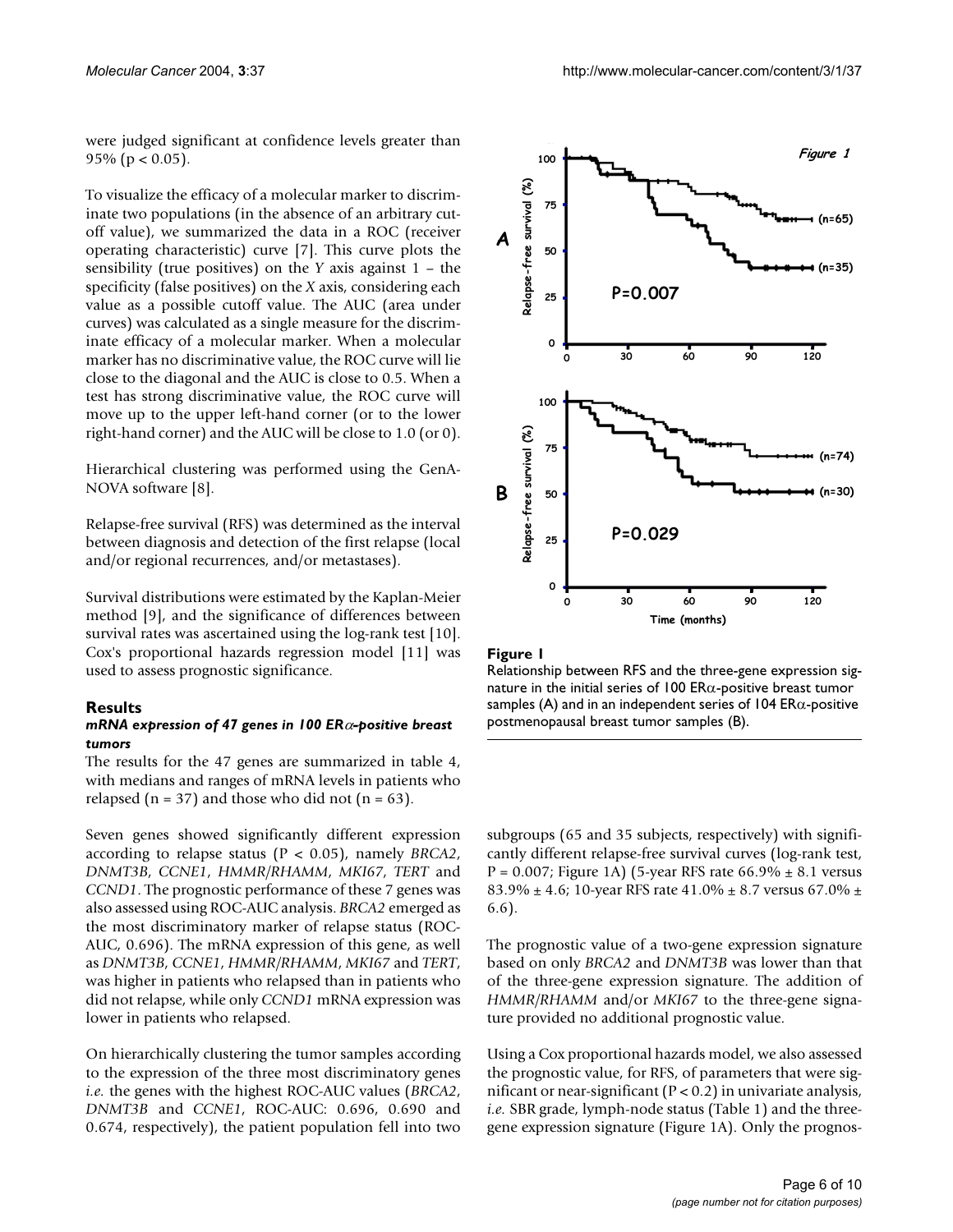| <b>GENES</b>           | Tumors without relapses $(n = 73)$   | Tumors with relapses $(n = 31)$     | Pa                | ROC-AUC <sup>b</sup>                                     |
|------------------------|--------------------------------------|-------------------------------------|-------------------|----------------------------------------------------------|
| <b>BRCA2</b><br>DNMT3B | $4.7$ (1.0-23.6°<br>$3.6$ (1.0-27.8) | $7.5$ (1.4–38.4)<br>$6.2(2.3-74.1)$ | 0.0018<br>0.00052 | $0.694$ (0.58-0.80) <sup>d</sup><br>$0.716(0.61 - 0.82)$ |
| <b>CCNE1</b>           | $6.4$ (1.0–46.2)                     | $9.0(1.3 - 62.8)$                   | 0.028             | $0.636(0.51-0.76)$                                       |

**Table 5: Relationships between the prognostic (+/- relapses) and the mRNA levels of** *BRCA2***,** *DNMT3B* **and** *CCNE1* **in 104 ER**α**-positive postmenopausal breast tumors**

a:*P* value, Mann-Whitney *U* test.

b:ROC (*Receiver Operating Characteristics*) – AUC (*Area Under Curve*) analysis

c:Median (range) of gene mRNA levels

d:AUC value (95% confidence interval)

tic significance of the three-gene expression signature persisted  $[P = 0.006$ ; regression coefficient = 0.86; relative risk (95% confidence interval) =  $2.37$  (1.27–4.43)]. The prognostic significance of these three parameters for RFS, calculated in terms of the relative risk, did not change after adjustment for age and macroscopic tumor size (data not shown).

#### *Validation of the three-gene expression signature in an independent series of 104 ER*α*-positive postmenopausal breast tumor samples*

The results for each of the three genes are summarized in table 5, with medians and ranges of mRNA levels in the 31 patients who relapsed and the 73 patients who did not relapse, as well as ROC-AUC values. As in the initial tumor series, *BRCA2*, *DNMT3B* and *CCNE1* mRNA levels were significantly higher in patients who relapsed than in those who did not relapse.

On hierarchical clustering of the samples, the three-gene expression signature dichotomized the 104 patients into two subgroups ( $n = 30$  and  $n = 74$ , respectively) of similar sizes to those of the initial patient population ( $n = 35$  and  $n = 65$ , respectively).

The "poor prognosis" signature was again associated with shorter relapse-free survival in this independent tumor series (log-rank test,  $P = 0.029$ ; Figure 1B) (5-year RFS 59.2%  $\pm$  9.1 versus 80.7%  $\pm$  4.8; 10-year RFS 51.2%  $\pm$  9.50 versus  $70.4\% \pm 6.5$ ).

Multivariate analysis based on a Cox proportional hazards model showed that, among the parameters that were significant or near-significant ( $P < 0.2$ ) in univariate analysis, *i.e.* SBR grade, lymph-node status, macroscopic tumor size (Table 2) and the three-gene expression signature (Figure 1B), only SBR grade was an independent predictor of RFS  $(P = 0.00023)$ ; the three-gene expression signature only showed a trend towards significance  $(P = 0.27)$ .

#### **Discussion**

We used real-time quantitative RT-PCR assays to quantify the mRNA expression of 47 genes previously identified as candidate prognostic molecular markers in 100 ERα-positive breast tumor samples. We identified a three-gene expression signature (*BRCA2*, *DNMT3B* and *CCNE1*) with independent prognostic significance in breast cancer  $(P =$ 0.007 by univariate analysis;  $P = 0.006$  by multivariate analysis). This "poor prognosis" signature was then tested on an independent set of 104 ERα-positive breast tumors from a well-defined cohort of postmenopausal breast cancer patients treated with primary surgery followed by adjuvant tamoxifen alone. It was found to be significant in univariate analysis ( $P = 0.029$ ), but not in multivariate analysis ( $P = 0.27$ ). We have previously published individual data for 18 of these 47 genes, namely *ERBB1-4* [12]; *MYC* [13]; *TERT* [14]; *CCND1* [15]; *CGB*, *CGA*, *ER*α, *ER*β, *PR*, *PS2* [16]; *AR* [17]; *DNMT3B* [18], *PAI1*, *PAI2* and *UPA* [19], obtained using the same real-time RT-PCR method but in a heterogeneous series of 130 ERα-positive and ERα-negative breast tumors.

Large-scale real-time quantitative RT-PCR is a promising complement and/or alternative to cDNA microarrays for molecular tumor profiling. CDNA microarrays have been used to identify gene expression profiles associated with poor outcome in breast cancer [20-26], but discrepancies have been reported. For example, only 2 of 456 genes identified by Sorlie *et al.* [21] was among the 70 genes identified by van de Vijver *et al.* [24].

These discrepancies may be due to the clinical, histological and ethnic heterogeneity of breast cancer, but also to the fact that breast tumors consist of many different cell types – not just tumoral epithelial cells, but also additional epithelial cell types, stromal cells, endothelial cells, adipose cells, and infiltrating lymphocytes. Real-time RT-PCR requires smaller starting amounts of total RNA (about 1–2 ng per target gene) than do cDNA microarrays,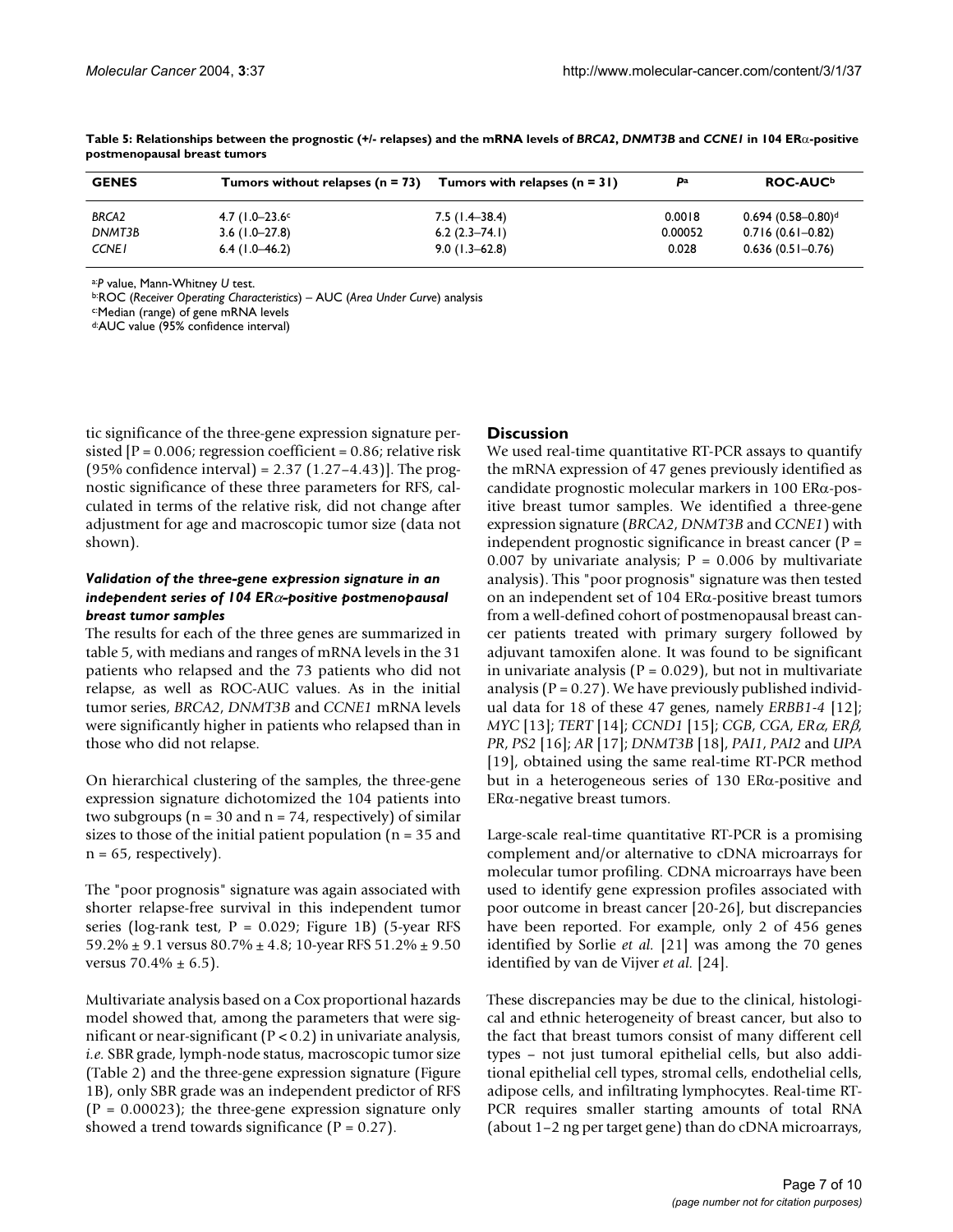making it more suitable for analyzing small tumor samples, cytopuncture specimens and microdissected samples. Real-time RT-PCR also has a linear dynamic range of at least four orders of magnitude, meaning that samples do not need to contain equal starting amounts of RNA. Real-time RT-PCR is also more suitable than cDNA microarrays for analyzing weak variations in gene expression and weakly expressed genes (e.g. *TERT* as in the present study), and for distinguishing among closely related family member genes or alternatively spliced specific transcripts (e.g. the gene cluster *p14/ARF*, *p16/CDKN2A* and *p15/CDKN2B* as in the present study). Finally, real-time quantitative RT-PCR assay is a reference in terms of its performance, accuracy, sensitivity and throughput for nucleic acid quantification, and is more appropriate for routine use in clinical laboratories, being simple, rapid and yielding good inter-laboratory agreement and statistical confidence values.

In this study, we chose to include well known genes involved in breast carcinogenesis reported in the literature and representing a broad range of cellular functions, such as cell cycle control, cell-cell interactions, signal transduction pathways, apoptosis and angiogenesis (Table 3). Many important genes were not studied, but our results nevertheless demonstrate the usefulness of real time RT-PCR by identifying a potentially useful gene expression signature with prognostic significance.

The comparison of median target gene mRNA levels between patients who did and did not relapse provided two interesting results: (a) *ERBB2* mRNA levels were very similar between the two subgroups, with ROC-AUC values close to 0.5 (ROC-AUC, 0.573), confirming that the *ERBB2* mRNA expression level is not a major prognostic factor in breast cancer; (b) *ESR1/ER*<sup>α</sup> mRNA levels were not different between the two subgroups (ROC-AUC, 0.530), suggesting that the  $ESR1/ER\alpha$  mRNA expression level in ERα-positive tumors is not predictive of outcome.

The three-gene expression signature predictive of subsequent relapse status comprised genes involved in cell cycle control (*CCNE1*), DNA methylation (*DNMT3B*) and DNA damage repair (*BRCA2*). This gene expression signature is an interesting candidate for routine clinical use, especially as the three genes encode well-characterized proteins for which specific antibodies are already commercially available. Furthermore, the three protein products are amenable to pharmacological control.

*CCNE1* codes for cyclin E, a protein involved in regulating the early G1 to late G1 phase "restriction point traversal", an irreversible commitment to undergo one cell division [27]. We found that high *CCNE1* mRNA levels were

associated with poor outcome, confirming published data suggesting that cyclin E upregulation may be a major prognostic marker in breast cancer [28-31].

*BRCA2* codes for a ubiquitously expressed tumor suppressor protein involved in processes fundamental to all cells, including DNA repair, DNA recombination and cell cycle checkpoint control [32]. We found that high *BRCA2* mRNA levels were associated with poor outcome and correlated positively and strongly with cell proliferation. By hierarchical clustering analysis of the 47 genes, we identified *BRCA2* as the leading gene in a cluster of proliferation genes also including *TERT*, *BRCA1*, *HMMR/RHAMM* and *MKI67* (data not shown). We also observed a strong positive link between *BRCA2* and *MKI67*, which encodes the proliferation-related Ki-67 antigen (Spearman rank correlation test:  $r=+0.670$ ,  $P < 10^{-7}$ ). The observed strong associations between *BRCA2*, *HMMR/RHAMM* and *MKI67* mRNA expression explain why four- and five-gene expression signatures, comprising *HMMR/RHAMM* alone or together with *MKI67*, showed no additional prognostic value relative to the three-gene signature.

Our results for *BRCA2* expression *ex vivo* are in keeping with reports from several authors [33,34] showing that *BRCA2* mRNA expression is upregulated in rapidly proliferating cells *in vitro*. Our results are also in agreement with those of Egawa *et al*. [35] showing that high *BRCA2* expression carries a poor prognosis in breast cancer. This link between *BRCA2* overexpression and poor outcome should be taken into account when evaluating future *BRCA2*-based therapeutic approaches to breast cancer.

Finally, *DNMT3B*, the third gene in our expression signature, codes for one of the three functional DNA methyltransferases (*DNMT1*, *DNMT3A* and *DNMT3B*) that catalyze the transfer of methyl groups to the 5-position of cytosine (DNA methylation). We previously showed that, among the three DNA methyltransferases (*DNMT1*, *DNMT3A* and *DNMT3B*), only *DNMT3B* overexpression is associated with poor outcome in breast cancer [18]. *DNMT3B* (like *DNMT3A*) is known to be a *de novo* methylator of CpG sites. Abnormal DNA methylation is thought to be a major early event in the development of tumors characterized by widespread genome hypomethylation leading to chromosome instability and localized DNA hypermethylation; the latter may be important in tumorigenesis by silencing tumor suppressor genes [36].

#### **Conclusions**

In conclusion, by studying the expression of 47 genes previously identified as candidate prognostic markers in breast cancer, we identified a three-gene expression signature (*BRCA2*, *DNMT3B* and *CCNE1*) with prognostic sig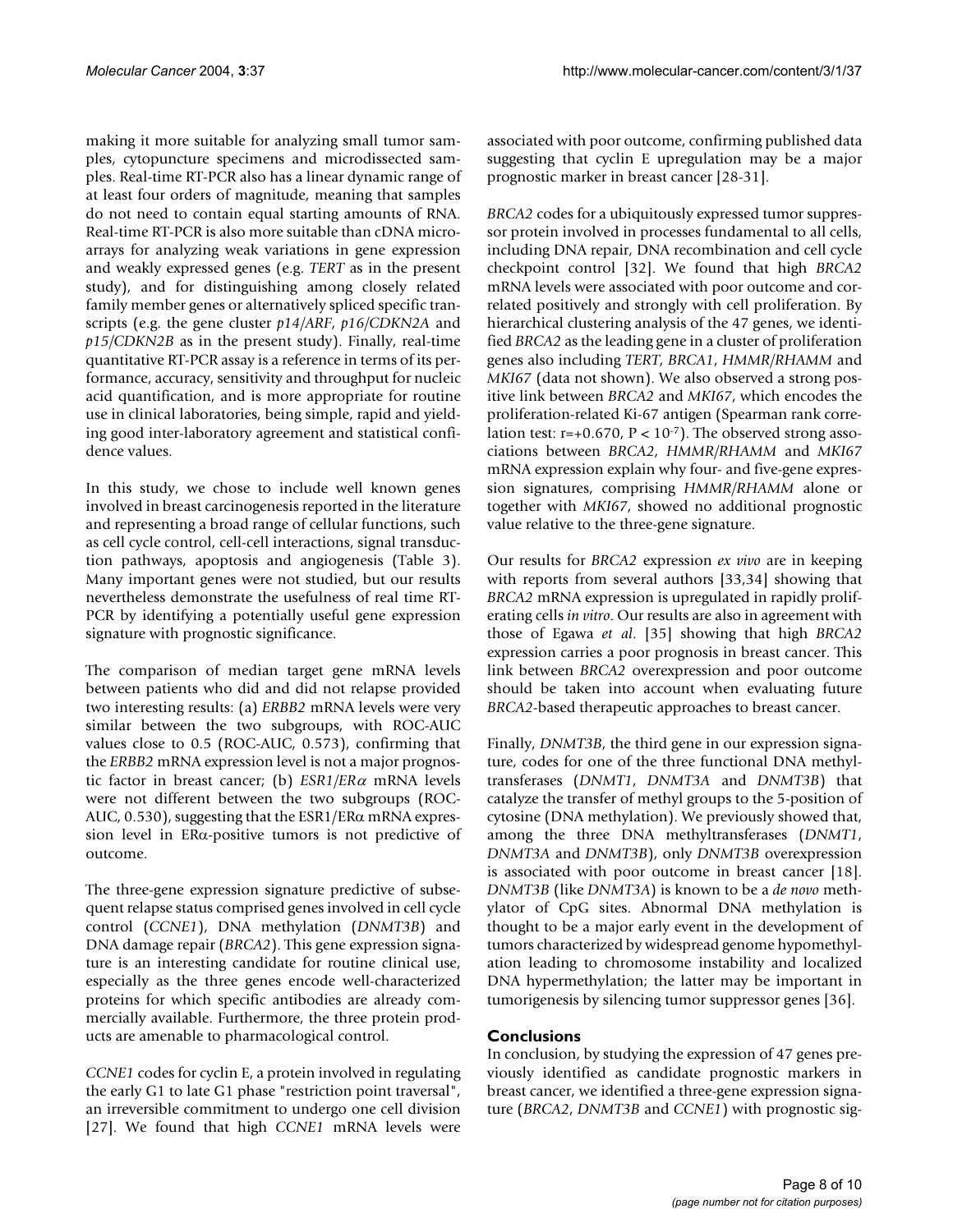nificance. The practical value of this signature remains to be validated in large prospective randomized studies.

#### **Abbreviations**

*ER*α, estrogen receptor alpha; RT-PCR, reverse transcriptase-polymerase chain reaction.

#### **Authors' contributions**

Real-time RT-PCR have been carried out by ST and IG. IB and RL interpreted the result, performed bioinformatics and statistical analyses.

#### **Acknowledgements**

We thank the staff of Centre René Huguenin for assistance in specimen collection and patient care. We also thank Dr. Kamel Hacène (Département de Stastistiques Médicales, Centre René Huguenin, 92211 St-Cloud, France) for helpful contributions.

This work was supported by the *Comité des Hauts-de-Seine de la Ligue Nationale Contre le Cancer*.

#### **References**

- 1. Lerebours F, Lidereau R: **[Molecular alterations in sporadic](http://www.ncbi.nlm.nih.gov/entrez/query.fcgi?cmd=Retrieve&db=PubMed&dopt=Abstract&list_uids=12413631) [breast cancer.](http://www.ncbi.nlm.nih.gov/entrez/query.fcgi?cmd=Retrieve&db=PubMed&dopt=Abstract&list_uids=12413631)** *Crit Rev Oncol Hematol* 2002, **44:**121-141.
- 2. Esteva FJ, Hortobagyi GN: **[Prognostic molecular markers in](http://www.ncbi.nlm.nih.gov/entrez/query.fcgi?cmd=Retrieve&db=PubMed&dopt=Abstract&list_uids=15084231) [early breast cancer.](http://www.ncbi.nlm.nih.gov/entrez/query.fcgi?cmd=Retrieve&db=PubMed&dopt=Abstract&list_uids=15084231)** *Breast Cancer Res* 2004, **6:**109-118.
- 3. Janicke F, Prechtl A, Thomssen C, Harbeck N, Meisner C, Untch M, Sweep CG, Selbmann HK, Graeff H, Schmitt M, German N0 Study Group: **[Randomized adjuvant chemotherapy trial in high-risk,](http://www.ncbi.nlm.nih.gov/entrez/query.fcgi?cmd=Retrieve&db=PubMed&dopt=Abstract&list_uids=11416112) [lymph node-negative breast cancer patients identified by](http://www.ncbi.nlm.nih.gov/entrez/query.fcgi?cmd=Retrieve&db=PubMed&dopt=Abstract&list_uids=11416112) urokinase-type plasminogen activator and plasminogen acti[vator inhibitor type 1.](http://www.ncbi.nlm.nih.gov/entrez/query.fcgi?cmd=Retrieve&db=PubMed&dopt=Abstract&list_uids=11416112)** *J Natl Cancer Inst* 2001, **93:**913-920.
- DeRisi J, Penland L, Brown PO, Bittner ML, Meltzer PS, Ray M, Chen Y, Su YA, Trent JM: **[Use of a cDNA microarray to analyse gene](http://www.ncbi.nlm.nih.gov/entrez/query.fcgi?cmd=Retrieve&db=PubMed&dopt=Abstract&list_uids=8944026) [expression patterns in human cancer.](http://www.ncbi.nlm.nih.gov/entrez/query.fcgi?cmd=Retrieve&db=PubMed&dopt=Abstract&list_uids=8944026)** *Nat Genet* 1996, **14:**457-460.
- 5. Guo QM: **[DNA microarray and cancer.](http://www.ncbi.nlm.nih.gov/entrez/query.fcgi?cmd=Retrieve&db=PubMed&dopt=Abstract&list_uids=12490759)** *Curr Opin Oncol* 2003, **15:**36-43.
- 6. Bieche I, Parfait B, Laurendeau I, Girault I, Vidaud M, Lidereau R: **[Quantification of estrogen receptor alpha and beta expres](http://www.ncbi.nlm.nih.gov/entrez/query.fcgi?cmd=Retrieve&db=PubMed&dopt=Abstract&list_uids=11781824)[sion in sporadic breast cancer.](http://www.ncbi.nlm.nih.gov/entrez/query.fcgi?cmd=Retrieve&db=PubMed&dopt=Abstract&list_uids=11781824)** *Oncogene* 2001, **20:**8109-8115.
- 7. Hanley JA, McNeil BJ: **[The meaning and use of the area under a](http://www.ncbi.nlm.nih.gov/entrez/query.fcgi?cmd=Retrieve&db=PubMed&dopt=Abstract&list_uids=7063747) [receiver operating characteristic \(ROC\) curve.](http://www.ncbi.nlm.nih.gov/entrez/query.fcgi?cmd=Retrieve&db=PubMed&dopt=Abstract&list_uids=7063747)** *Radiology* 1982, **143:**29-36.
- 8. Didier G, Brezellec P, Remy E, Henaut A: **[GeneANOVA gene](http://www.ncbi.nlm.nih.gov/entrez/query.fcgi?cmd=Retrieve&db=PubMed&dopt=Abstract&list_uids=11934752) [expression analysis of variance.](http://www.ncbi.nlm.nih.gov/entrez/query.fcgi?cmd=Retrieve&db=PubMed&dopt=Abstract&list_uids=11934752)** *Bioinformatics* 2002, **18:**490-491.
- 9. Kaplan EL, Meier P: **Nonparametric estimation of incomplete observations.** *J Am Stat Assoc* 1958, **53:**457-481.
- 10. Peto R, Pike MC, Armitage P, Breslow NE, Cox DR, Howard SV, Mantel N, McPherson K, Peto J, Smith PG: **[Design and analysis of ran](http://www.ncbi.nlm.nih.gov/entrez/query.fcgi?cmd=Retrieve&db=PubMed&dopt=Abstract&list_uids=831755)[domized clinical trials requiring prolonged observation of](http://www.ncbi.nlm.nih.gov/entrez/query.fcgi?cmd=Retrieve&db=PubMed&dopt=Abstract&list_uids=831755) [each patient. II. analysis and examples.](http://www.ncbi.nlm.nih.gov/entrez/query.fcgi?cmd=Retrieve&db=PubMed&dopt=Abstract&list_uids=831755)** *Br J Cancer* 1977, **35:**1-39.
- 11. Cox DR: **Regression models and life tables.** *J R Stat Soc (B)* 1972, **34:**187-220.
- 12. Bieche I, Onody P, Tozlu S, Driouch K, Vidaud M, Lidereau R: **[Prog](http://www.ncbi.nlm.nih.gov/entrez/query.fcgi?cmd=Retrieve&db=PubMed&dopt=Abstract&list_uids=12866037)[nostic value of ERBB family mRNA expression in breast](http://www.ncbi.nlm.nih.gov/entrez/query.fcgi?cmd=Retrieve&db=PubMed&dopt=Abstract&list_uids=12866037) [carcinomas.](http://www.ncbi.nlm.nih.gov/entrez/query.fcgi?cmd=Retrieve&db=PubMed&dopt=Abstract&list_uids=12866037)** *Int J Cancer* 2003, **106:**758-765.
- Bieche I, Laurendeau I, Tozlu S, Olivi M, Vidaud D, Lidereau R, Vidaud M: **[Quantitation of MYC gene expression in sporadic breast](http://www.ncbi.nlm.nih.gov/entrez/query.fcgi?cmd=Retrieve&db=PubMed&dopt=Abstract&list_uids=10383126) [tumors with a real-time reverse transcription-PCR assay.](http://www.ncbi.nlm.nih.gov/entrez/query.fcgi?cmd=Retrieve&db=PubMed&dopt=Abstract&list_uids=10383126)** *Cancer Res* 1999, **59:**2759-2765.
- 14. Bieche I, Nogues C, Paradis V, Olivi M, Bedossa P, Lidereau R, Vidaud M: **[Quantitation of hTERT gene expression in sporadic](http://www.ncbi.nlm.nih.gov/entrez/query.fcgi?cmd=Retrieve&db=PubMed&dopt=Abstract&list_uids=10690523) [breast tumors with a real-time reverse transcription](http://www.ncbi.nlm.nih.gov/entrez/query.fcgi?cmd=Retrieve&db=PubMed&dopt=Abstract&list_uids=10690523)[polymerase chain reaction assay.](http://www.ncbi.nlm.nih.gov/entrez/query.fcgi?cmd=Retrieve&db=PubMed&dopt=Abstract&list_uids=10690523)** *Clin Cancer Res* 2000, **6:**452-459.
- 15. Bieche I, Olivi M, Nogues C, Vidaud M, Lidereau R: **[Prognostic](http://www.ncbi.nlm.nih.gov/entrez/query.fcgi?cmd=Retrieve&db=PubMed&dopt=Abstract&list_uids=11870541) [value of CCND1 gene status in sporadic breast tumours, as](http://www.ncbi.nlm.nih.gov/entrez/query.fcgi?cmd=Retrieve&db=PubMed&dopt=Abstract&list_uids=11870541)**

**[determined by real-time quantitative PCR assays.](http://www.ncbi.nlm.nih.gov/entrez/query.fcgi?cmd=Retrieve&db=PubMed&dopt=Abstract&list_uids=11870541)** *Br J Cancer* 2002, **86:**580-586.

- 16. Bieche I, Parfait B, Le DV, Olivi M, Rio MC, Lidereau R, Vidaud M: **Identification of CGA as a novel estrogen receptor-respon[sive gene in breast cancer: an outstanding candidate marker](http://www.ncbi.nlm.nih.gov/entrez/query.fcgi?cmd=Retrieve&db=PubMed&dopt=Abstract&list_uids=11245479) [to predict the response to endocrine therapy.](http://www.ncbi.nlm.nih.gov/entrez/query.fcgi?cmd=Retrieve&db=PubMed&dopt=Abstract&list_uids=11245479)** *Cancer Res* 2001, **61:**1652-1658.
- 17. Bieche I, Parfait B, Tozlu S, Lidereau R, Vidaud M: **[Quantitation of](http://www.ncbi.nlm.nih.gov/entrez/query.fcgi?cmd=Retrieve&db=PubMed&dopt=Abstract&list_uids=11532875) [androgen receptor gene expression in sporadic breast](http://www.ncbi.nlm.nih.gov/entrez/query.fcgi?cmd=Retrieve&db=PubMed&dopt=Abstract&list_uids=11532875) tumors by real-time RT-PCR: evidence that MYC is an AR[regulated gene.](http://www.ncbi.nlm.nih.gov/entrez/query.fcgi?cmd=Retrieve&db=PubMed&dopt=Abstract&list_uids=11532875)** *Carcinogenesis* 2001, **22:**1521-1526.
- 18. Girault I, Tozlu S, Lidereau R, Bieche I: **[Expression analysis of](http://www.ncbi.nlm.nih.gov/entrez/query.fcgi?cmd=Retrieve&db=PubMed&dopt=Abstract&list_uids=14555514) [DNA methyltransferases 1, 3A, and 3B in sporadic breast](http://www.ncbi.nlm.nih.gov/entrez/query.fcgi?cmd=Retrieve&db=PubMed&dopt=Abstract&list_uids=14555514) [carcinomas.](http://www.ncbi.nlm.nih.gov/entrez/query.fcgi?cmd=Retrieve&db=PubMed&dopt=Abstract&list_uids=14555514)** *Clin Cancer Res* 2003, **9:**4415-4422.
- 19. Spyratos F, Bouchet C, Tozlu S, Labroquere M, Vignaud S, Becette V, Lidereau R, Bieche I: **[Prognostic value of uPA, PAI-1 and PAI-2](http://www.ncbi.nlm.nih.gov/entrez/query.fcgi?cmd=Retrieve&db=PubMed&dopt=Abstract&list_uids=12530032) [mRNA expression in primary breast cancer.](http://www.ncbi.nlm.nih.gov/entrez/query.fcgi?cmd=Retrieve&db=PubMed&dopt=Abstract&list_uids=12530032)** *Anticancer Res* 2002, **22:**2997-3003.
- 20. Zajchowski DA, Bartholdi MF, Gong Y, Webster L, Liu HL, Munishkin A, Beauheim C, Harvey S, Ethier SP, Johnson PH: **[Identification of](http://www.ncbi.nlm.nih.gov/entrez/query.fcgi?cmd=Retrieve&db=PubMed&dopt=Abstract&list_uids=11431356) [gene expression profiles that predict the aggressive behavior](http://www.ncbi.nlm.nih.gov/entrez/query.fcgi?cmd=Retrieve&db=PubMed&dopt=Abstract&list_uids=11431356) [of breast cancer cells.](http://www.ncbi.nlm.nih.gov/entrez/query.fcgi?cmd=Retrieve&db=PubMed&dopt=Abstract&list_uids=11431356)** *Cancer Res* 2001, **61:**5168-5178.
- 21. Sorlie T, Perou CM, Tibshirani R, Aas T, Geisler S, Johnsen H, Hastie T, Eisen MB, van de Rijn M, Jeffrey SS, Thorsen T, Quist H, Matese JC, Brown PO, Botstein D, Eystein Lonning P, Borresen-Dale AL: **[Gene](http://www.ncbi.nlm.nih.gov/entrez/query.fcgi?cmd=Retrieve&db=PubMed&dopt=Abstract&list_uids=11553815) [expression patterns of breast carcinomas distinguish tumor](http://www.ncbi.nlm.nih.gov/entrez/query.fcgi?cmd=Retrieve&db=PubMed&dopt=Abstract&list_uids=11553815) [subclasses with clinical implications.](http://www.ncbi.nlm.nih.gov/entrez/query.fcgi?cmd=Retrieve&db=PubMed&dopt=Abstract&list_uids=11553815)** *Proc Natl Acad Sci U S A* 2001, **98:**10869-10874.
- 22. West M, Blanchette C, Dressman H, Huang E, Ishida S, Spang R, Zuzan H, Olson JA Jr, Marks JR, Nevins JR: **[Predicting the clinical status](http://www.ncbi.nlm.nih.gov/entrez/query.fcgi?cmd=Retrieve&db=PubMed&dopt=Abstract&list_uids=11562467) [of human breast cancer by using gene expression profiles.](http://www.ncbi.nlm.nih.gov/entrez/query.fcgi?cmd=Retrieve&db=PubMed&dopt=Abstract&list_uids=11562467)** *Proc Natl Acad Sci U S A* 2001, **98:**11462-11467.
- 23. Bertucci F, Nasser V, Granjeaud S, Eisinger F, Adelaide J, Tagett R, Loriod B, Giaconia A, Benziane A, Devilard E, Jacquemier J, Viens P, Nguyen C, Birnbaum D, Houlgatte R: **[Gene expression profiles of](http://www.ncbi.nlm.nih.gov/entrez/query.fcgi?cmd=Retrieve&db=PubMed&dopt=Abstract&list_uids=11971868) [poor-prognosis primary breast cancer correlate with](http://www.ncbi.nlm.nih.gov/entrez/query.fcgi?cmd=Retrieve&db=PubMed&dopt=Abstract&list_uids=11971868) [survival.](http://www.ncbi.nlm.nih.gov/entrez/query.fcgi?cmd=Retrieve&db=PubMed&dopt=Abstract&list_uids=11971868)** *Hum Mol Genet* 2002, **11:**863-872.
- 24. van de Vijver MJ, He YD, van't Veer LJ, Dai H, Hart AA, Voskuil DW, Schreiber GJ, Peterse JL, Roberts C, Marton MJ, Parrish M, Atsma D, Witteveen A, Glas A, Delahaye L, van der Velde T, Bartelink H, Rodenhuis S, Rutgers ET, Friend SH, Bernards R: **[A gene-expres](http://www.ncbi.nlm.nih.gov/entrez/query.fcgi?cmd=Retrieve&db=PubMed&dopt=Abstract&list_uids=12490681)[sion signature as a predictor of survival in breast cancer.](http://www.ncbi.nlm.nih.gov/entrez/query.fcgi?cmd=Retrieve&db=PubMed&dopt=Abstract&list_uids=12490681)** *N Engl J Med* 2002, **347:**1999-2009.
- 25. Huang E, Cheng SH, Dressman H, Pittman J, Tsou MH, Horng CF, Bild A, Iversen ES, Liao M, Chen CM, West M, Nevins JR, Huang AT: **[Gene expression predictors of breast cancer outcomes.](http://www.ncbi.nlm.nih.gov/entrez/query.fcgi?cmd=Retrieve&db=PubMed&dopt=Abstract&list_uids=12747878)** *Lancet* 2003, **361:**1590-1596.
- 26. Jenssen TK, Kuo WP, Stokke T, Hovig E: **[Associations between](http://www.ncbi.nlm.nih.gov/entrez/query.fcgi?cmd=Retrieve&db=PubMed&dopt=Abstract&list_uids=12384785) [gene expressions in breast cancer and patient survival.](http://www.ncbi.nlm.nih.gov/entrez/query.fcgi?cmd=Retrieve&db=PubMed&dopt=Abstract&list_uids=12384785)** *Hum Genet* 2002, **111:**411-420.
- 27. Ho A, Dowdy SF: **[Regulation of G\(1\) cell-cycle progression by](http://www.ncbi.nlm.nih.gov/entrez/query.fcgi?cmd=Retrieve&db=PubMed&dopt=Abstract&list_uids=11790554) [oncogenes and tumor suppressor genes.](http://www.ncbi.nlm.nih.gov/entrez/query.fcgi?cmd=Retrieve&db=PubMed&dopt=Abstract&list_uids=11790554)** *Curr Opin Genet Dev* 2002, **12:**47-52.
- 28. Donnellan R, Kleinschmidt I, Chetty R: **[Cyclin E immunoexpres](http://www.ncbi.nlm.nih.gov/entrez/query.fcgi?cmd=Retrieve&db=PubMed&dopt=Abstract&list_uids=11172300)[sion in breast ductal carcinoma: pathologic correlations and](http://www.ncbi.nlm.nih.gov/entrez/query.fcgi?cmd=Retrieve&db=PubMed&dopt=Abstract&list_uids=11172300) [prognostic implications.](http://www.ncbi.nlm.nih.gov/entrez/query.fcgi?cmd=Retrieve&db=PubMed&dopt=Abstract&list_uids=11172300)** *Hum Pathol* 2001, **32:**89-94.
- 29. Loden M, Stighall M, Nielsen NH, Roos G, Emdin SO, Ostlund H, Landberg G: **[The cyclin D1 high and cyclin E high subgroups of](http://www.ncbi.nlm.nih.gov/entrez/query.fcgi?cmd=Retrieve&db=PubMed&dopt=Abstract&list_uids=12096344) [breast cancer: separate pathways in tumorogenesis based on](http://www.ncbi.nlm.nih.gov/entrez/query.fcgi?cmd=Retrieve&db=PubMed&dopt=Abstract&list_uids=12096344) pattern of genetic aberrations and inactivation of the pRb [node.](http://www.ncbi.nlm.nih.gov/entrez/query.fcgi?cmd=Retrieve&db=PubMed&dopt=Abstract&list_uids=12096344)** *Oncogene* 2002, **21:**4680-4690.
- 30. Keyomarsi K, Tucker SL, Buchholz TA, Callister M, Ding Y, Hortobagyi GN, Bedrosian I, Knickerbocker C, Toyofuku W, Lowe M, Herliczek TW, Bacus SS: **[Cyclin E and survival in patients with](http://www.ncbi.nlm.nih.gov/entrez/query.fcgi?cmd=Retrieve&db=PubMed&dopt=Abstract&list_uids=12432043) [breast cancer.](http://www.ncbi.nlm.nih.gov/entrez/query.fcgi?cmd=Retrieve&db=PubMed&dopt=Abstract&list_uids=12432043)** *N Engl J Med* 2002, **347:**1566-1575.
- 31. Span PN, Tjan-Heijnen VC, Manders P, Beex LV, Sweep CG: **[Cyclin-](http://www.ncbi.nlm.nih.gov/entrez/query.fcgi?cmd=Retrieve&db=PubMed&dopt=Abstract&list_uids=12894232)[E is a strong predictor of endocrine therapy failure in human](http://www.ncbi.nlm.nih.gov/entrez/query.fcgi?cmd=Retrieve&db=PubMed&dopt=Abstract&list_uids=12894232) [breast cancer.](http://www.ncbi.nlm.nih.gov/entrez/query.fcgi?cmd=Retrieve&db=PubMed&dopt=Abstract&list_uids=12894232)** *Oncogene* 2003, **22:**4898-4904.
- 32. Venkitaraman AR: **[Cancer susceptibility and the functions of](http://www.ncbi.nlm.nih.gov/entrez/query.fcgi?cmd=Retrieve&db=PubMed&dopt=Abstract&list_uids=11832208) [BRCA1 and BRCA2.](http://www.ncbi.nlm.nih.gov/entrez/query.fcgi?cmd=Retrieve&db=PubMed&dopt=Abstract&list_uids=11832208)** *Cell* 2002, **108:**171-182.
- 33. Rajan JV, Wang M, Marquis ST, Chodosh LA: **[Brca2 is coordinately](http://www.ncbi.nlm.nih.gov/entrez/query.fcgi?cmd=Retrieve&db=PubMed&dopt=Abstract&list_uids=8917547) [regulated with Brca1 during proliferation and differentiation](http://www.ncbi.nlm.nih.gov/entrez/query.fcgi?cmd=Retrieve&db=PubMed&dopt=Abstract&list_uids=8917547) [in mammary epithelial cells.](http://www.ncbi.nlm.nih.gov/entrez/query.fcgi?cmd=Retrieve&db=PubMed&dopt=Abstract&list_uids=8917547)** *Proc Natl Acad Sci U S A* 1996, **93:**13078-13083.